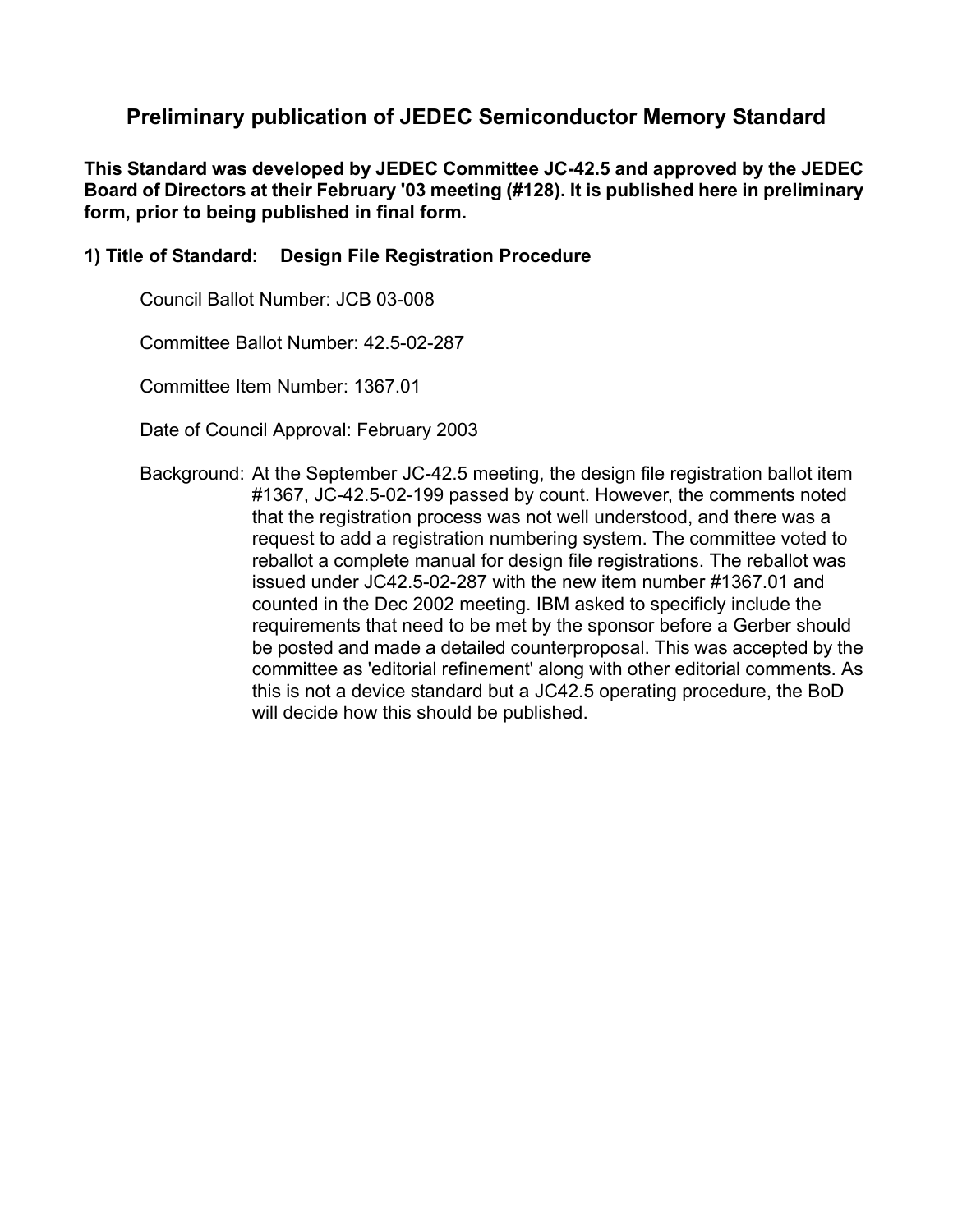# **JEDEC Module Design Specification Standardization and Design File Registration Process**

#### **Purpose:**

This document defines the procedure associated with the standardization of new (or modified) module 'Design Specifications' and the registration of the associated module design files.

#### **Definition:**

- 1. Module Design Specifications are documents that provide a written description that fully describe the attributes and objectives for one or more module 'reference designs'
- 2. Design Files refer to design data associated with specific module designs, and include all information required to produce a module consistent with a specific Module Design Specification. These designs achieve JEDEC Registration once the associated Design Specification is approved by committee and Council voting. Design file Registrations can be modified to fit production processes.

NOTE: A Design File usually represents the module design that was used within the respective task or working group to simulate and assure functionality under certain system assumptions and to derive the respective DIMM specifications. It is one of the many possible implementations of the Design Specification. The Design Specification remains the criteria for conformance. Vendor specific changes are allowed as long as the design specification is met. Registrations can contain JEDEC standardized components such as block diagrams, trace lengths, pinouts, loading etc. These Design Specifications cannot be modified without committee approval (JC-42.5 ballot process). Standards require the approval of the sponsoring committee and the JEDEC Board of Directors (BoD).

## **Design File Requirements: (To be inserted here:JC-42.5 item #1289, IBM sponsor)**

## **Design Specification Standardization and Design File Registration Procedure:**

- 1. First showing: A company will present a first showing of the design objectives and key attributes to the JC-42.5 committee, either electronically or in person at a committee meeting.
- 2. Second showing: At the next committee meeting, the sponsoring company will present a second showing.

The second showing must consist of the following information, at minimum. If some of this information is unavailable at second showing, or if it changes prior to voting, the information must be included as 'reference material' at ballot time.

Second showing Content for DIMM Design Standards:

- **Design Objectives**
- Block Diagram(s)
- $\bullet$  **Net structures**
- **Key support chips (simplified Bill Of Material)**